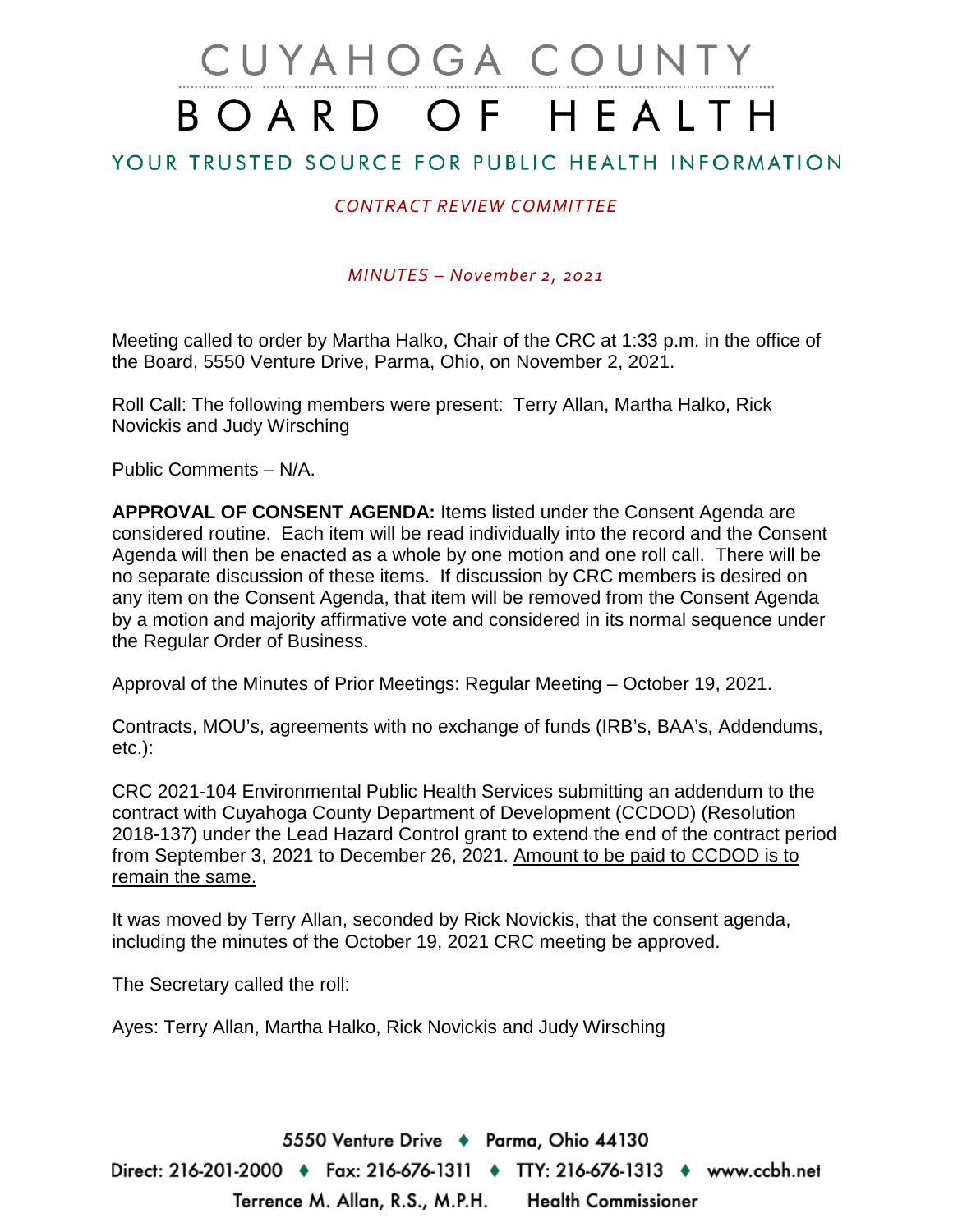#### **CONTRACTS AND AWARDS:**

Tabled Items

CRC 2021-64 Administrative Services submitting a contract and contract addendums with Paramount Insurance Company to accept CCBH as a network/participating provider to deliver all covered services under their commercial, Medicare and Medicaid plans beginning on or about July 6, 2021. Amount to be received shall be consistent with approved Paramount Insurance Company reimbursement rates.

Purpose: To establish CCBH as an in-network provider with Paramount Insurance Company.

No Action Today.

New Items For Review

Bid/Quote Openings ≥ \$25,000.00

None

Bid/Quote Openings < \$25,000.00

Lead Program Bids presented by Stephanie McConoughey

It was moved by Rick Novickis, seconded by Judy Wirsching that the following quote (CRC 2021-105) for 2042 Lincoln Ave. Up & Down, Lakewood, Ohio 44107 be accepted as the lowest and best, and a contract be awarded to American Builders & Applicators in the amount of \$20,475.00 (ref. enclosed).

The Secretary called the roll:

Ayes: Terry Allan, Martha Halko, Rick Novickis and Judy Wirsching

It was moved by Judy Wirsching, seconded by Martha Halko that the following quote (CRC 2021-106) for 14505-07 Savannah Ave., East Cleveland, Ohio 44112 be accepted as the lowest and best, and a contract be awarded to Paragon CMS in the amount of \$16,370.00 (ref. enclosed).

The Secretary called the roll:

Ayes: Terry Allan, Martha Halko, Rick Novickis and Judy Wirsching

Grounds Maintenance Services Bids presented by Rebecca Burke

It was moved by Judy Wirsching, seconded by Rick Novickis that the following quote (CRC 2021-107) for grounds maintenance services be accepted as the lowest and best,<br>5550 Venture Drive ♦ Parma, Ohio 44130

Direct: 216-201-2000 ♦ Fax: 216-676-1311 ♦ TTY: 216-676-1313 ♦ www.ccbh.net

Terrence M. Allan, R.S., M.P.H. **Health Commissioner**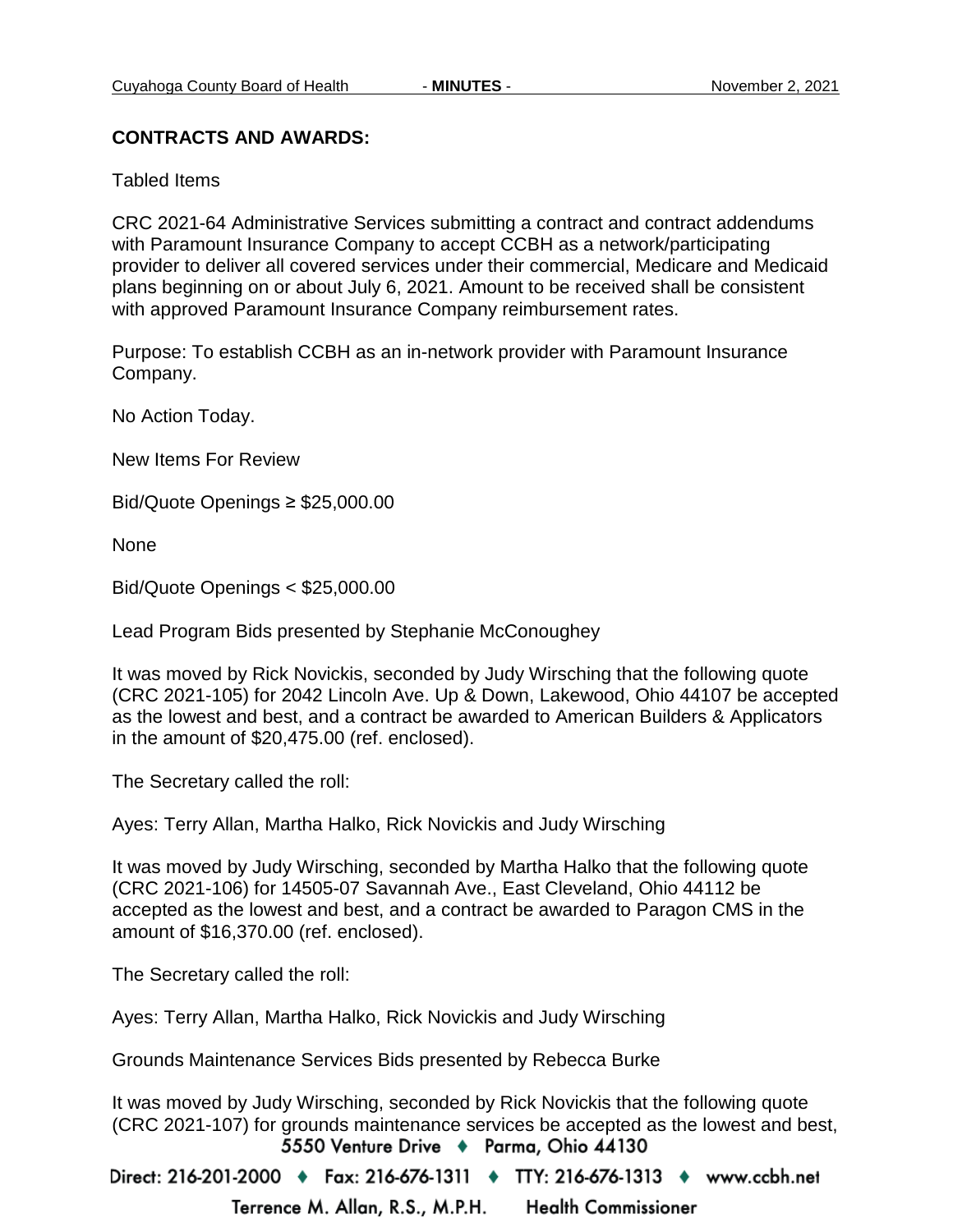and a contract be awarded to ZScape Horticulture, LLC from November 2, 2021 through December 31, 2023 at the following rates for basic services (additional services are provided as needed per the prices outlined within the contract) (ref. enclosed):

| <b>Basic Landscaping Services</b> | \$5,040.00 per year        |
|-----------------------------------|----------------------------|
| Plowing - Lot                     | \$200.00 per occurrence    |
| De-icing – Lot                    | \$150.00 per occurrence    |
| Plowing – Sidewalks               | 40.00 per occurrence<br>S. |
| De-icing - Sidewalks              | 40.00 per occurrence       |

The Secretary called the roll:

Ayes: Terry Allan, Martha Halko, Rick Novickis and Judy Wirsching

Expenditures: Contracts up to \$25,000.00

It was moved by Terry Allan, seconded by Martha Halko that a service agreement (CRC 2021-108) with Davey Resource Group for bioretention cell maintenance services effective November 2, 2021 in an amount not to exceed \$4,200.00 be approved.

Presented by: Rebecca Burke

Purpose: To provide additional bioretention cell maintenance services on the CCBH property.

Funding Source: 100% funded through CCBH General Revenue.

The Secretary called the roll:

Ayes: Terry Allan, Martha Halko, Rick Novickis and Judy Wirsching

Revenue Generating Agreements up to \$25,000.00

It was moved by Rick Novickis, seconded by Judy Wirsching that a Phase II Stormwater Service Agreement (CRC 2021-109) with the following communities to provide Phase II Stormwater services from January 1, 2022 through December 31, 2023 be approved:

|                                  | Amount to be received |  |  |
|----------------------------------|-----------------------|--|--|
|                                  | not to exceed:        |  |  |
| <b>City of Broadview Heights</b> | \$4,476.00            |  |  |
| City of Lakewood                 | \$8,950.00            |  |  |
| City of North Olmsted            | \$11,188.00           |  |  |
|                                  |                       |  |  |

Presented by: Domenica McClintock

5550 Venture Drive + Parma, Ohio 44130 Direct: 216-201-2000 ♦ Fax: 216-676-1311 ♦ TTY: 216-676-1313 ♦ www.ccbh.net Terrence M. Allan, R.S., M.P.H. **Health Commissioner**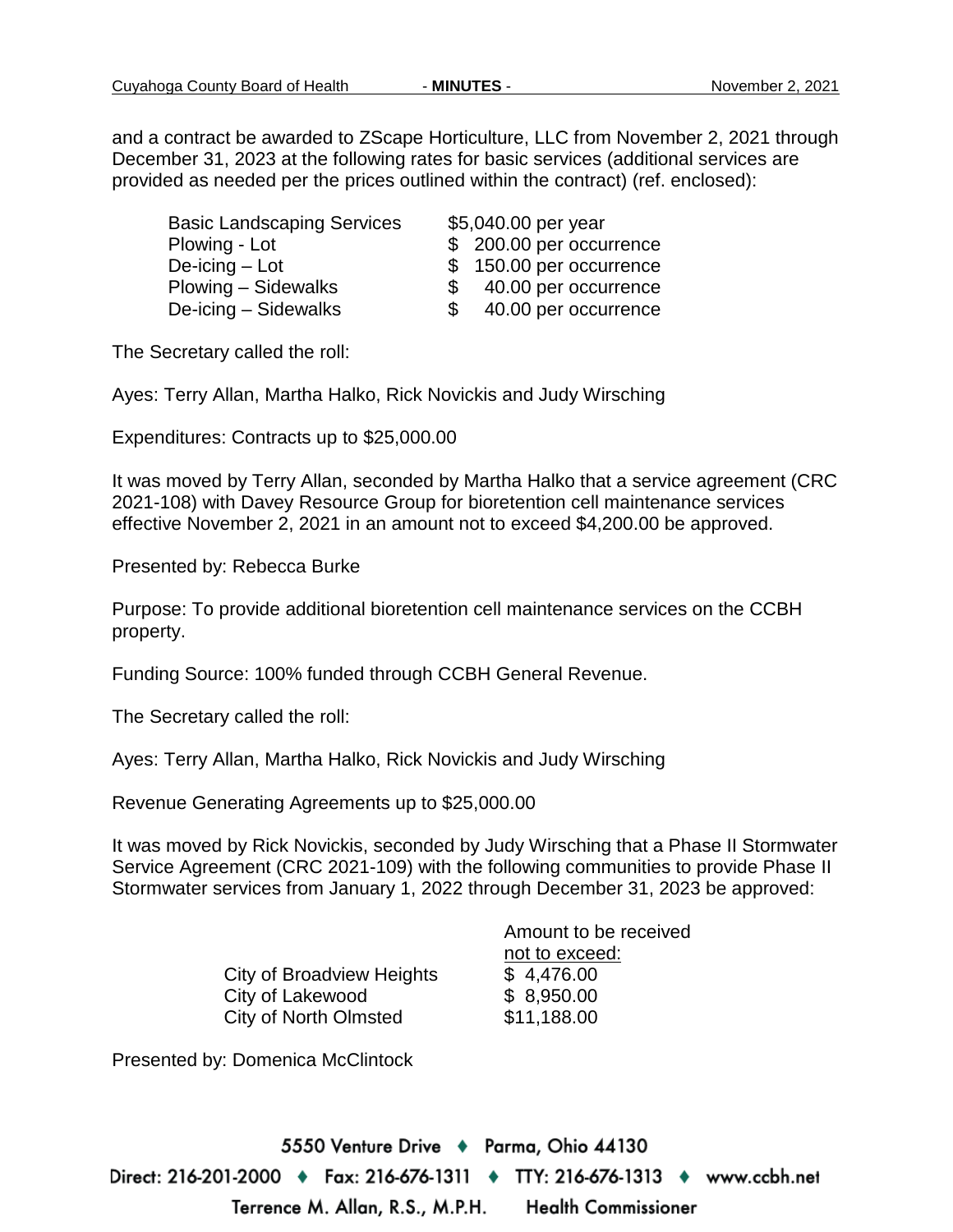Purpose: Implementation of the Minimum Control measures (MCM) #3: Illicit Discharge Detection and Elimination (IDDE) and MCM #6: Pollution Prevention/Good Housekeeping for Municipal Operations programming.

The Secretary called the roll:

Ayes: Terry Allan, Martha Halko, Rick Novickis and Judy Wirsching

**Contract Rescissions** 

It was moved by Rick Novickis, seconded by Judy Wirsching to rescind the contract (CRC 2021-73) with Green Home Solutions for lead remediation at 20280 Blackfoot Ave., Euclid, OH 44117 in an amount not to exceed \$4,700.00.

Presented by: Stephanie McConoughey

The Secretary called the roll:

Ayes: Terry Allan, Martha Halko, Rick Novickis and Judy Wirsching

Other Business.

Thereupon, it was also moved by Rick Novickis, seconded by Martha Halko that the following quote (CRC 2021-110) for 20280 Blackfoot Ave., Euclid, OH 44117 be accepted as the lowest and best, and a contract be awarded to TNT Construction Company in the amount of \$5,700.00 (ref. enclosed).

The Secretary called the roll:

Ayes: Terry Allan, Martha Halko, Rick Novickis and Judy Wirsching

Public Comment - N/A.

Thereupon, it was moved by Judy Wirsching, seconded by Rick Novickis, that the following Motion be adopted:

BE IT RESOLVED that the meeting be adjourned at 2:06 p.m.

The Secretary called the roll:

Ayes: Terry Allan, Martha Halko, Rick Novickis and Judy Wirsching

Committee Chair

5550 Venture Drive + Parma, Ohio 44130 Direct: 216-201-2000 • Fax: 216-676-1311 • TTY: 216-676-1313 • www.ccbh.net Terrence M. Allan, R.S., M.P.H. **Health Commissioner**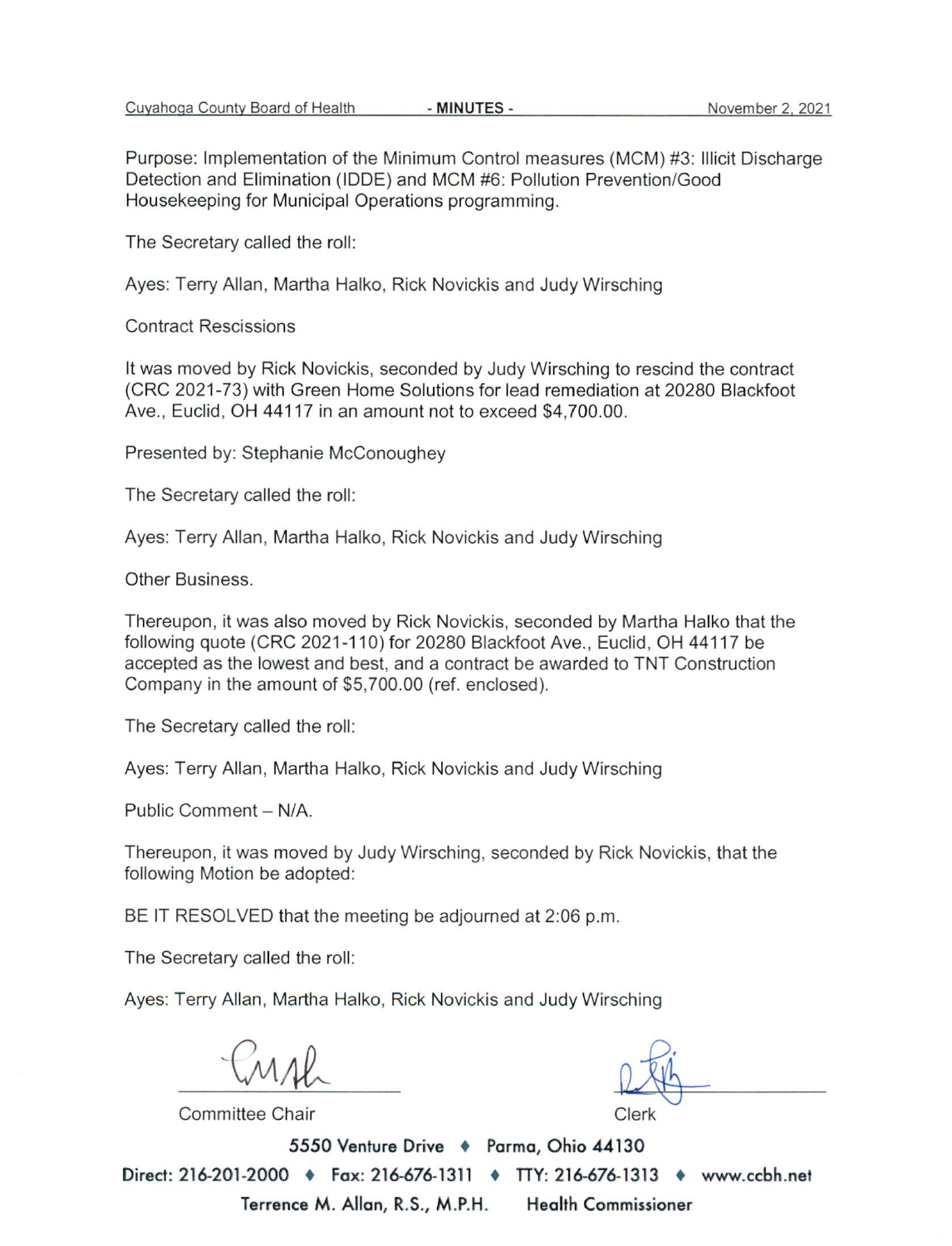## **QUOTE RESULTS**

#### **Project Address**

| Name:          | Sean & Christina Mary                |
|----------------|--------------------------------------|
| Address:       | 2042 Lincoln, Up & Dn                |
|                | City, State, Zip: Lakewood, OH 44107 |
| <b>CRC No:</b> | CRC 2021-105                         |

**The following quotes were received and opened:**

| <b>NAME OF CONTRACTOR</b>       | <b>QUOTE</b> | <b>LEAD</b> | HΗ      | <b>MATCH</b> |
|---------------------------------|--------------|-------------|---------|--------------|
| American Builders & Applicators | \$20,475     | \$17.850    | \$2,625 | \$1,850      |
| Paragon                         | \$26,415     | \$23,960    | \$2,455 | \$7,960      |
| <b>TNT</b>                      | \$20,670     | \$18,270    | \$2,400 | \$2,270      |

**ESTIMATE:** \$17,060.00 \$ 14,475.00 \$ 2,585.00

**Recommended award:** American Builders & Applicators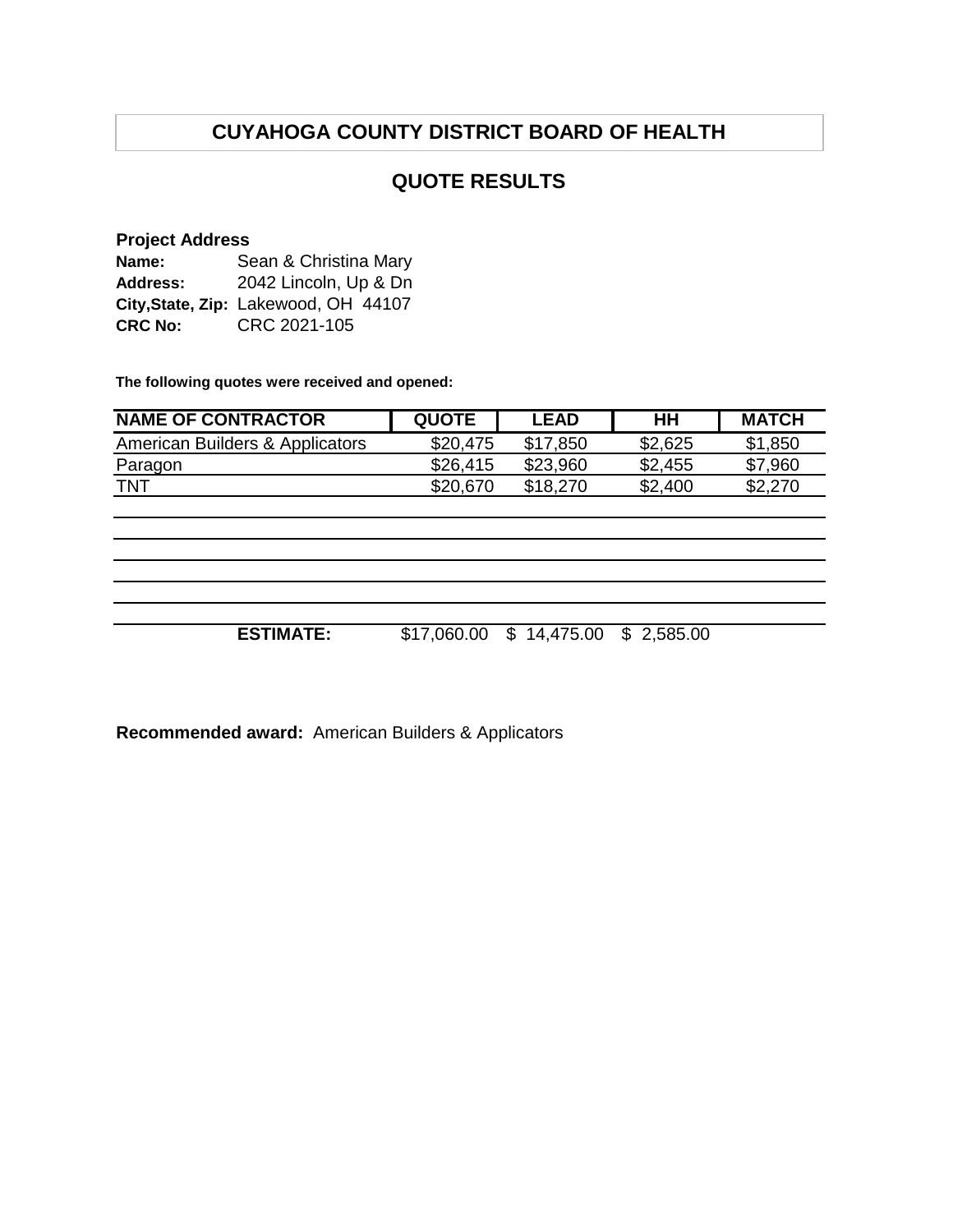## **QUOTE RESULTS**

#### **Project Address**

| Name:           | Terrance Bennifield                        |
|-----------------|--------------------------------------------|
| <b>Address:</b> | 14505-14507 Savannah                       |
|                 | City, State, Zip: East Cleveland, OH 44112 |
| <b>CRC No:</b>  | CRC 2021-106                               |

**The following quotes were received and opened:**

| <b>NAME OF CONTRACTOR</b>      | <b>QUOTE</b> | <b>LEAD</b> | HН      | <b>MATCH</b> |
|--------------------------------|--------------|-------------|---------|--------------|
| American Bulders & Applicators | \$19,100     | \$15,600    | \$3,500 | \$1,000      |
| <b>GHS</b>                     | \$18,950     | \$15,450    | \$3,500 | \$1,000      |
| Paragon                        | \$16,370     | \$13.100    | \$3,270 | \$1,000      |
| <b>TNT</b>                     | \$18,165     | \$14,565    | \$3,600 | \$1,000      |
|                                |              |             |         |              |

**ESTIMATE:** \$17,785.00 \$14,375.00 \$3,410.00

**Recommended award:** Paragon CMS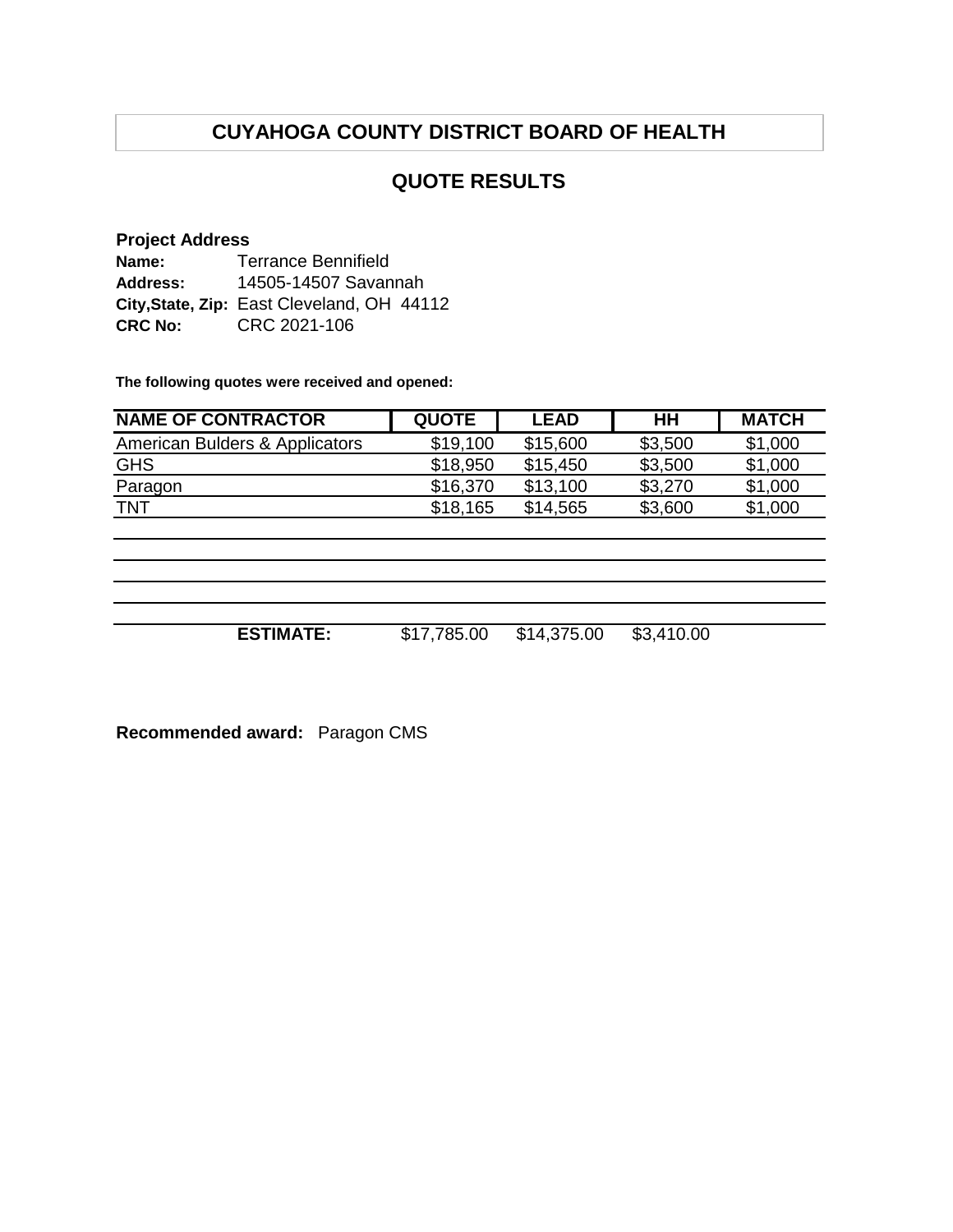## **RFQ RESULTS**

**Program:** Administration<br> **Title:** Grounds Maint Grounds Maintenance<br>2021-03 **RFQ No:** 2021-03<br>**CRC No:** 2021-107 **CRC No:** 

**The following quotes were received and opened on:** 

| <b>NAME OF CONTRACTOR</b> | <b>RECEIVED</b>       | QUOTE*       |
|---------------------------|-----------------------|--------------|
| Tucker Landscaping, Inc.  | 10/18/2021 10:30 a.m. | \$15,720.00  |
| Zscape Horticulture, LLC  | 10/28/2021 4:11 p.m.  | \$9.670.00   |
| Asturi Landscape          | 10/29/2021 3:52 p.m.  | Disqualified |

\* Quote amounts are based on basic lawn service and snow removal for 1 year utilizing a 3-year average usage for snow removal costs.

#### **Recommended award: Zscape Horticulture**

#### **Brief Justification:**

Zscape Horticulture submitted the lowest and best quote for grounds maintenance services. In addition to being the lowest price, Zscape was the highest ranked bid after the evaluation process completed by a team of three. Zscape Horticulture is a local, certified SBE/WBE/MBE company.

Asturi Landscapes quote was submitted after the RFQ deadline of 11:00 a.m. on 10/29/21 and therefore was not included in the evaluation process.